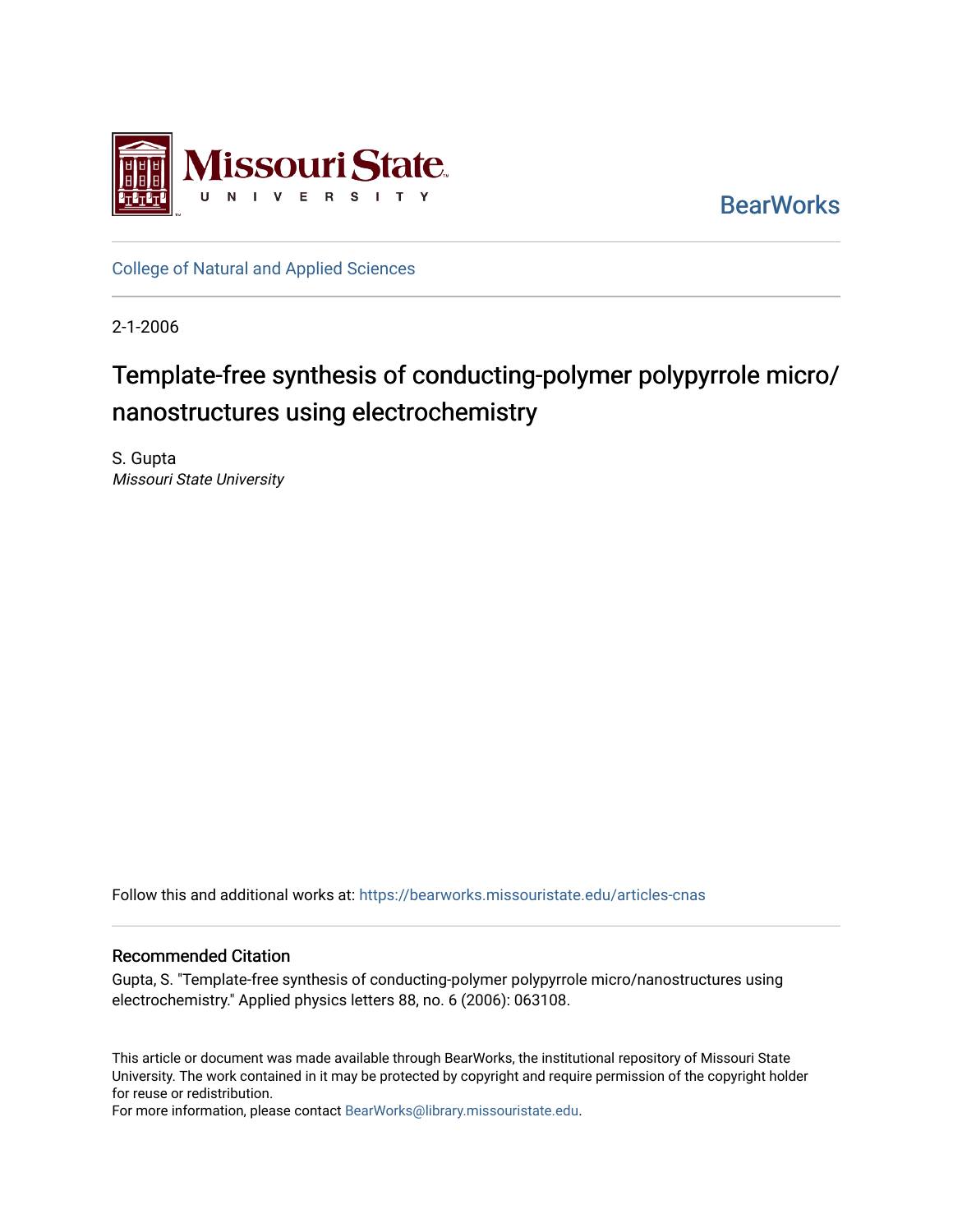## **[Template-free synthesis of conducting-polymer polypyrrole](http://dx.doi.org/10.1063/1.2168688) [micro/nanostructures using electrochemistry](http://dx.doi.org/10.1063/1.2168688)**

## S. Gupta<sup>a)</sup>

*Department of Physics, Astronomy, and Materials Science, Missouri State University, Springfield, Missouri 65897*

(Received 23 September 2005; accepted 6 January 2006; published online 8 February 2006)

Controlled synthesis of conducting-polymer polypyrrole microcontainers by electrogenerated  $H_2$ gas bubbles act as template from a surfactant *cum* electrolyte (2-naphthalene sulfonic acid;  $\beta$ -NSA) on a stainless steel working electrode, followed by the electrochemical polymerization of pyrrole around the micelles is reported. The films consist of round grains and cup/bowl-like structures, which became lantern-like with increasing cycles. Sodium chlorate  $(NaClO<sub>3</sub>)$  was used as a reference electrolyte. The bowl diameter and room temperature conductivity ranged 50–2000 nm and 1–50 S cm−1, respectively. An analysis of these films was complemented with Raman spectroscopy to identify the oxidized PPy, polaron, and bipolarons. © *2006 American Institute of Physics*. [DOI: [10.1063/1.2168688](http://dx.doi.org/10.1063/1.2168688)]

Conjugated organic semiconducting materials (or conducting polymers) are currently experiencing the dawn of their commercialization in electroluminescent and photovoltaic devices. $<sup>1</sup>$  Other potential applications include batteries,</sup> gas sensors, electrochromic devices, biomedical science (or drug delivery), nanoelectronics, supercapacitors, and lightweight compact actuators.<sup>2</sup> During the last almost three decades, there was an increasing interest in the study of materials with reduced dimensions (2D, 1D, and 0D) such as thin films, nanotubes or wires, and metallic clusters or nanoparticles, respectively. The large interest for these materials is due to the exceptional structural and physical properties that they can present compared to their bulk counterpart (3D). Several methods have been devised to synthesize polymer materials with low dimensionality: chemical or solution, plasma, and electrochemical polymerization. Martin *et al.*<sup>3</sup> and others<sup>4</sup> have used commercial membranes as templates to prepare a variety of nanoscale materials, and this method has been used successfully for various conducting polymers (polyacetylene, polyaniline, and polypyrrole). Furthermore, PPy nanowires have been synthesized by electrochemical polymerization with a scanning microneedle as an electrode.<sup>5</sup> All these methods require a rather tedious post-deposition process for removal of the template to release the micro/ nanostructured polymers.<sup>6</sup>

Recently, Shi  $et al.<sup>7</sup>$  and others<sup>8</sup> have reported the electrochemical deposition of template-free PPy microcontainers onto "soap bubbles" associated with  $O<sub>2</sub>$  released from an electrolysis of water  $(H_2O)$  in an aqueous solution of  $\beta$ -naphthalenesulfonic acid ( $\beta$ -NSA), which acts as both surfactant and electrolyte. The direct generation of  $O<sub>2</sub>$  gas on the working electrode under a relatively positive potential have a detrimental overoxidation effect, therefore we started the electrochemical polymerization of PPy by releasing  $H_2$ (electrolysis of  $H_2O$ ) around the working electrode under a negative potential  $(-1.0 \text{ to } -1.4 \text{ V})$ . The released H<sub>2</sub> gas bubbles were stabilized by the anionic surfactant molecules in the solution and assembled onto the working electrode

under a positive potential to act as the "soap bubble" template for the formation of micro-/nanostructured conducting polymers. Unlike the previously reported "soap bubble" template synthesis produced no PPy microstructures at the potential below 0.9 V, the modified method allowed their formation at a rather low potential, as we shall see later. In this letter, we report use of the "soap-bubble" template synthesis for making polypyrrole micro- bowls/cups with controlled morphology and microscopic structures and gleam on our understanding of the bubble nucleation at the solidelectrolyte interface. We entitle this templateless approach as an effective utilization of bubbles: "*bubblology*." Furthermore, in the family of  $\pi$ -conjugated polymers, PPy stands out and is chosen because of its high conductivity, air stability, and several advanced applications.<sup>9</sup> The molecular structure using vibrational spectroscopy and room temperature electrical properties are discussed and correlated.

We have used electrochemical technique to polymerize pyrrole onto stainless steel substrates and the experimental details are described as follows. Pyrrole (99%) and  $\beta$ -NSA (2-naphthalenesulfonic acid, sodium salt 95%) were purchased from Alfa-A*E*sar and used as it is. The electropolymerization of pyrrole was carried out on Solartron 1287 electrochemical interface in a 5 mL single compartment three electrode electrolyte cell at room temperature, where we used two stainless steel sheets  $(3 \text{ cm} \times 0.3 \text{ cm} \times 0.6 \text{ mm})$  as the working and counter/auxiliary electrodes and a standard Ag/AgCl for reference. The sheets of stainless steel Grade: SS321) substrates were hand polished and cleaned with acetone and deionized water several times. The working and counterelectrodes were placed 0.5 cm apart. The cell contained two different aqueous electrolytes: (i) 0.25 M pyrrole and 0.4 M NaClO<sub>3</sub> (sodium chlorate, 99% min and (ii)  $0.25$ M pyrrole and  $0.4$  M  $\beta$ -NSA. Prior to the electropolymerization, the electrolyte solution was degassed with a pure nitrogen flow. Cyclic voltammetry scan(s) were performed to generate  $H_2$  bubbles on the working electrode surface by scanning the potential from −1.0 to −1.4 V for the first cycle, followed by changing the potential window to the range of 0.5 to 1.1 V for three subsequent cycles for electropolymerization of pyrrole around the "soap bubbles" on the working

a)Author to whom correspondence should be addressed; electronic mail: SGupta@MissouriState.edu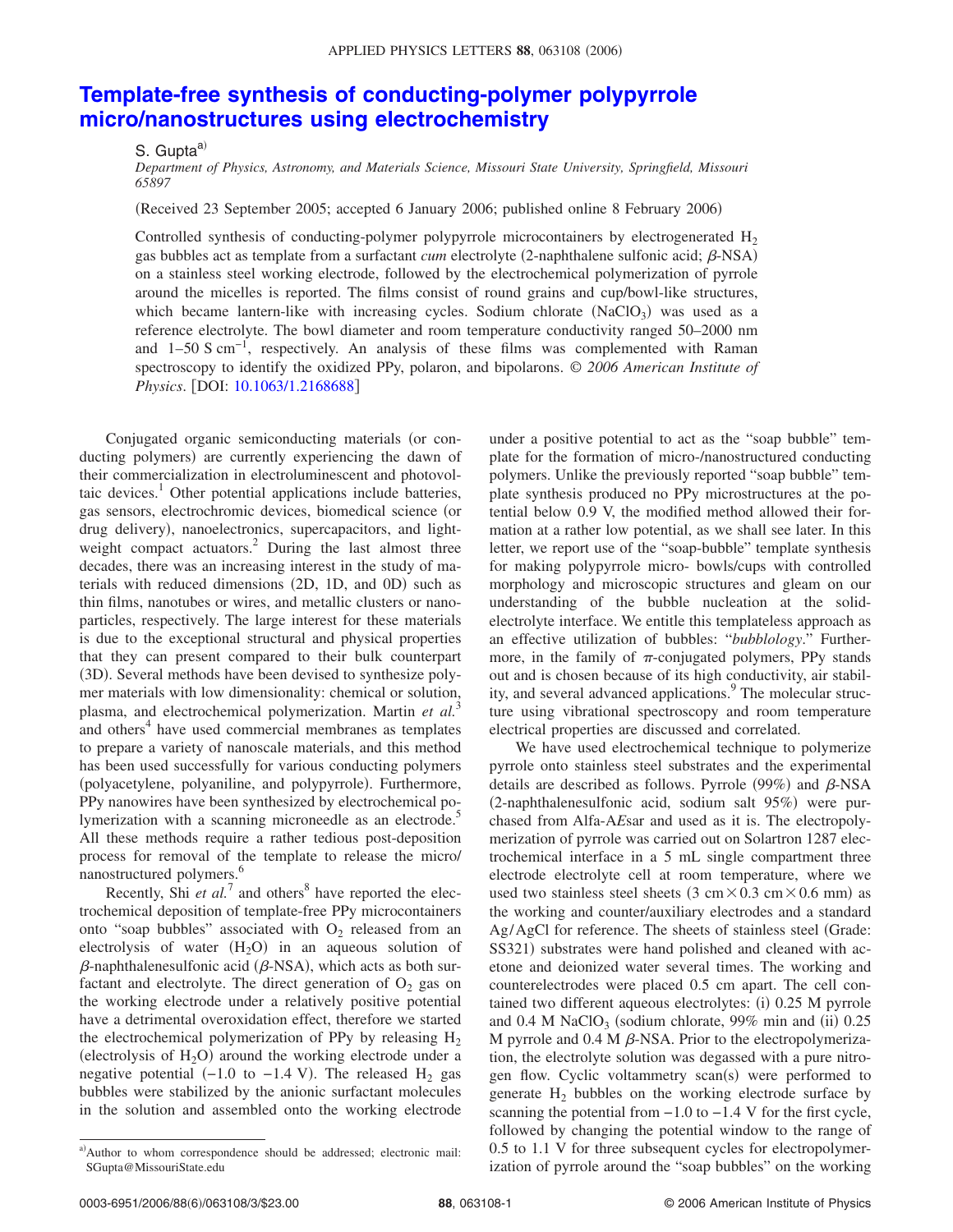

FIG. 1. (Color online) SEM images of the electrochemically synthesized conducting polymer polypyrrole using (a) NaClO<sub>3</sub> and (b)  $\beta$ -NSA electrolytes displaying a significant difference in the surface structure. The cyclic voltammetric polymerization was over a 0.4 to 1.1 V potential window, scanning rate of 10 mV s<sup>-1</sup>, 3 cycles. The aqueous electrolyte solutions contain  $0.4$  M NaClO<sub>3</sub>,  $0.4$  M  $\beta$ -NSA, and  $0.25$  M pyrrole (scale bars: 500, 100, and 10  $\mu$ m).

electrode at  $10 \text{ mV/s}^{-1}$ . As a reference, conventional polypyrrole films were electropolymerized using sodium chlorate (rather perchlorate) for three cycles over the same potential window. Without the first cycle over a negative potential window, we observed no electropolymerization and no microstructure formation, indicating that the  $H_2$  gas is responsible for the template-free syntheses.

The surface morphology of the films was revealed by scanning electron microscopy JEOL (JEOL Model 6400) with an acceleration voltage of 15 kV. Raman spectroscopy (RS) was used to analyze the structure and molecular bonding in the films. RS analyses were carried out using excitation wavelength of 514.5 nm  $(E_L = 2.41 \text{ eV})$  from an Ar<sup>+</sup> laser and a ISA J-Y TRIAX 320 spectrometer in a backscattering geometry. All of the spectra were measured with a beam spot size of  $\sim$ 3  $\mu$ m with minimum power density (  $\sim$  10 kW/cm<sup>2</sup>) to avoid thermal degradation. All of the Raman spectra were fitted using Jandel Scientific Peakfit software (v. 4.0) based on the Marquardt-Levenberg method. For the electrical resistivity measurements, a custom-built twoprobe system composed of a Keithley 6517 programmable meter unit acts as both a voltage source and a current meter was used. These measurements permitted us to determine contact electrical resistance.

Figure 1 shows typical scanning electron micrographs revealing the morphology of as-deposited polypyrrole microstructures:  $PPy/ClO<sub>3</sub>$ ; Fig. 1(a) and PPy/NSA; Fig. 1(b). The solution containing a monomer and  $\beta$ -NSA looked like an emulsion due to the surfactant characteristics of the  $\beta$ -NSA dopant. The results showed reasonable reproducibility. It is apparent that the morphology of PPy is significantly affected by the changes of the electrolyte. The former provided a conventional PPy film with crumpled grains, while an unusual morphology was observed with the latter. It is suggested that the  $\beta$ -NSA, which acts as an anionic surfactant, prevents coagulation and forms a uniform conventional film



FIG. 2. SEM images of the electrochemically synthesized conducting polymer polypyrrole microstructures. The aqueous electrolyte solutions contain  $0.4$  M  $\beta$ -NSA and 0.25 M pyrrole.

as in the case of  $PPy/ClO<sub>3</sub><sup>-</sup>$ . It is also clear from the microstructures' images that they are upright on the electrode surface, have fairly good uniformity, and randomly align in a high density of about 2000–4000 units cm<sup>-2</sup>. It was demonstrated that the noncorrosive stainless steel sheet is essential as a working electrode producing microcup/bowl or container-like morphology in contrast to ITO and HOPG substrates.<sup>10</sup>

The morphology of the PPy/NSA films other than the microbowls is also shown that looks like round grains with size ranging  $2-5 \mu m$ . The morphology of the microcups' changes as a function of the number of cyclic voltammetry scans, i.e., three cycles and they change their shape from microbowl- to microlantern-like. Their caliber also increases, ranging  $50-70 \mu m$  (see Fig. 2). The walls of the microcups, which were smoother and semitransparent start to become complex with presence of material/residue around and on them and become thicker with increasing cycles. Although microcontainers with different sizes have been observed, the majority of them formed under this experimental condition have a bowl-like shape. Figure 3 shows three-dimensional atomic force microscopy images of the films in a 10  $\times$  10  $\mu$ m<sup>2</sup> scan size. It is clear that the surfaces of the PPy/ClO<sub>3</sub> are relatively smoother and less featured, unlike PPy/NSA and corresponding surface roughness  $(\sigma_{\text{rms}})$ , is  $\sim$ 0.52 and 0.68  $\mu$ m, respectively.

Concerning formation mechanism, the question is what induces the unusual growth of PPy microstructures on the electrode surface? It is reasonable to assume that the "soap bubble" or electrogenerated  $H_2$  "gas bubble" in conjunction with these micelles play a template-like role. Furthermore, the onset oxidation potential from the polarization curve of the electrolyte at a PPy film with a microcups-coated SS electrode was found to be  $\sim$ *ca*. 0.80 V in contrast to *ca*. 0.9 V for  $NaClO<sub>3</sub>$ , which implied that the PPy film can catalyze the decomposition of water. The decrease in potential value should not be overlooked. It was found that by changing the



FIG. 3. (Color online) Shown are three-dimensional atomic force microscopy images over  $10 \times 10 \ \mu m^2$  for the (a) PPy/ClO<sub>3</sub> and (b) PPy/NSA films.